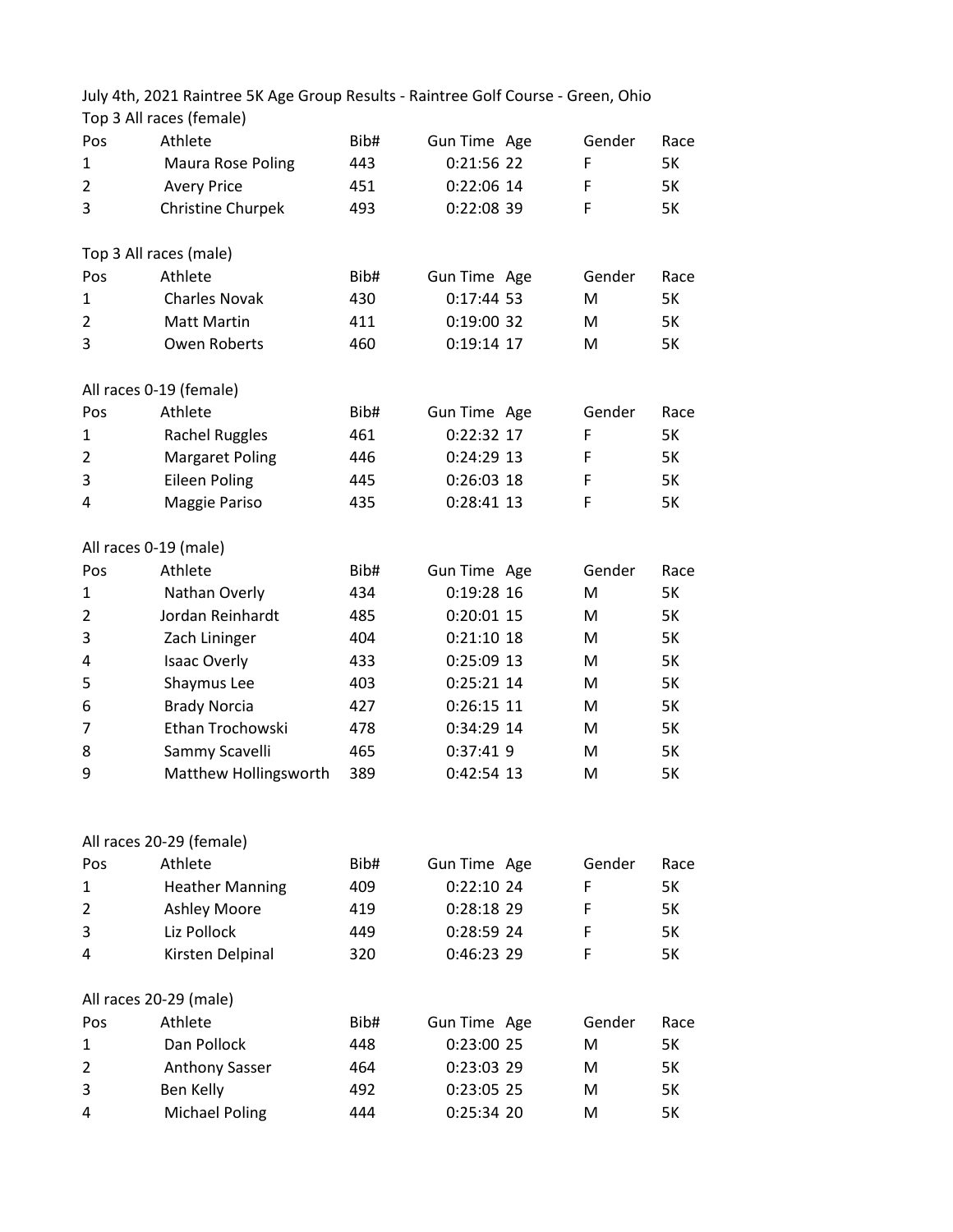|     | All races 30-39 (female) |      |              |        |           |
|-----|--------------------------|------|--------------|--------|-----------|
| Pos | Athlete                  | Bib# | Gun Time Age | Gender | Race      |
| 1   | Stephanie Dudek          | 322  | $0:24:18$ 32 | F      | 5K        |
| 2   | Elizabeth Chaplin        | 314  | 0:24:37.31   | F      | <b>5K</b> |
| 3   | Melissa Funk             | 488  | $0:26:18$ 32 | F      | <b>5K</b> |
| 4   | Katie Jenior             | 391  | 0:26:28 31   | F      | <b>5K</b> |
| 5   | Rachel Shreiner          | 468  | 0:30:11 38   | F      | <b>5K</b> |
| 6   | Amber Brax               | 486  | 0:30:34 31   | F      | 5K        |
| 7   | Jessica Shimko           | 466  | 0:31:02 38   | F      | 5K        |
| 8   | Paige Kanis              | 392  | 0:33:43 31   | F      | <b>5K</b> |
| 9   | <b>Renee Buckus</b>      | 309  | 0:34:02 31   | F      | <b>5K</b> |
| 10  | Andrea Monter            | 417  | 0:34:27 35   | F      | 5K        |
| 11  | Jenifer Kisak            | 395  | 0:37:41 36   | F      | 5K        |
| 12  | <b>Ginnette Matheny</b>  | 412  | 0:39:21 38   | F      | 5K        |
| 13  | Lindsay Riley            | 458  | 0:40:01 33   | F      | 5K        |
| 14  | Anna Evans               | 375  | 0:52:45 31   | F      | <b>5K</b> |
| 15  | Katie Syvanych           | 475  | 0:54:51 37   | F      | <b>5K</b> |
| 16  | Michelle Kisak           | 490  | 0:55:12 32   | F      | 5K        |
|     | All races 30-39 (male)   |      |              |        |           |
| Pos | Athlete                  | Bib# | Gun Time Age | Gender | Race      |
| 1   | Christopher Dudek        | 321  | 0:19:36 34   | M      | 5K        |
| 2   | Joseph Herbert           | 387  | 0:22:56 36   | M      | 5K        |
| 3   | <b>Brian Evans</b>       | 374  | 0:24:58 32   | M      | <b>5K</b> |
| 4   | <b>Robert Froman</b>     | 378  | 0:25:13.38   | M      | 5K        |
| 5   | <b>Trent Woods</b>       | 481  | 0:25:25 31   | M      | 5K        |
| 6   | <b>Nick Monter</b>       | 418  | 0:28:02 39   | М      | 5K        |
| 7   | Dan Syvanych             | 476  | $0:29:14$ 30 | M      | 5K        |
| 8   | Jonathan Riley           | 459  | 0:40:01 36   | M      | <b>5K</b> |
| 9   | <b>Robert Mechling</b>   | 489  | 0:55:12 31   | м      | 5K        |
|     | All races 40-49 (female) |      |              |        |           |
| Pos | Athlete                  | Bib# | Gun Time Age | Gender | Race      |
| 1   | Melissa Overly           | 432  | $0:22:19$ 45 | F      | 5K        |
| 2   | <b>Colleen Sims</b>      | 471  | 0:26:47,48   | F      | 5K        |
| 3   | Renee Lee                | 402  | 0:27:07 46   | F      | 5K        |
| 4   | Jill Norcia              | 426  | 0:27:31 47   | F      | 5K        |
| 5   | cleopatra clifford       | 318  | 0:28:04 49   | F      | 5K        |
| 6   | Kelly Carpenter          | 312  | $0:29:12$ 40 | F      | 5K        |
| 7   | Shannon Kitchen          | 398  | 0:29:13 40   | F      | 5K        |
| 8   | Jill Flagg Lanzinger     | 376  | 0:29:21 41   | F      | 5K        |
| 9   | <b>Stephanie King</b>    | 394  | 0:30:47 48   | F      | 5K        |
| 10  | Mariana Milosevic        | 415  | 0:33:32 45   | F      | 5K        |
| 11  | <b>Heather Parsons</b>   | 437  | 0:34:04 45   | F      | 5K        |
| 12  | Angela Brdarski          | 308  | 0:34:31 40   | F      | 5K        |
| 13  | Pamela Zarem             | 484  | 0:36:19 48   | F      | 5K        |
| 14  | Julie Aultman            | 301  | 0:39:21 45   | F      | 5K        |
|     |                          |      |              |        |           |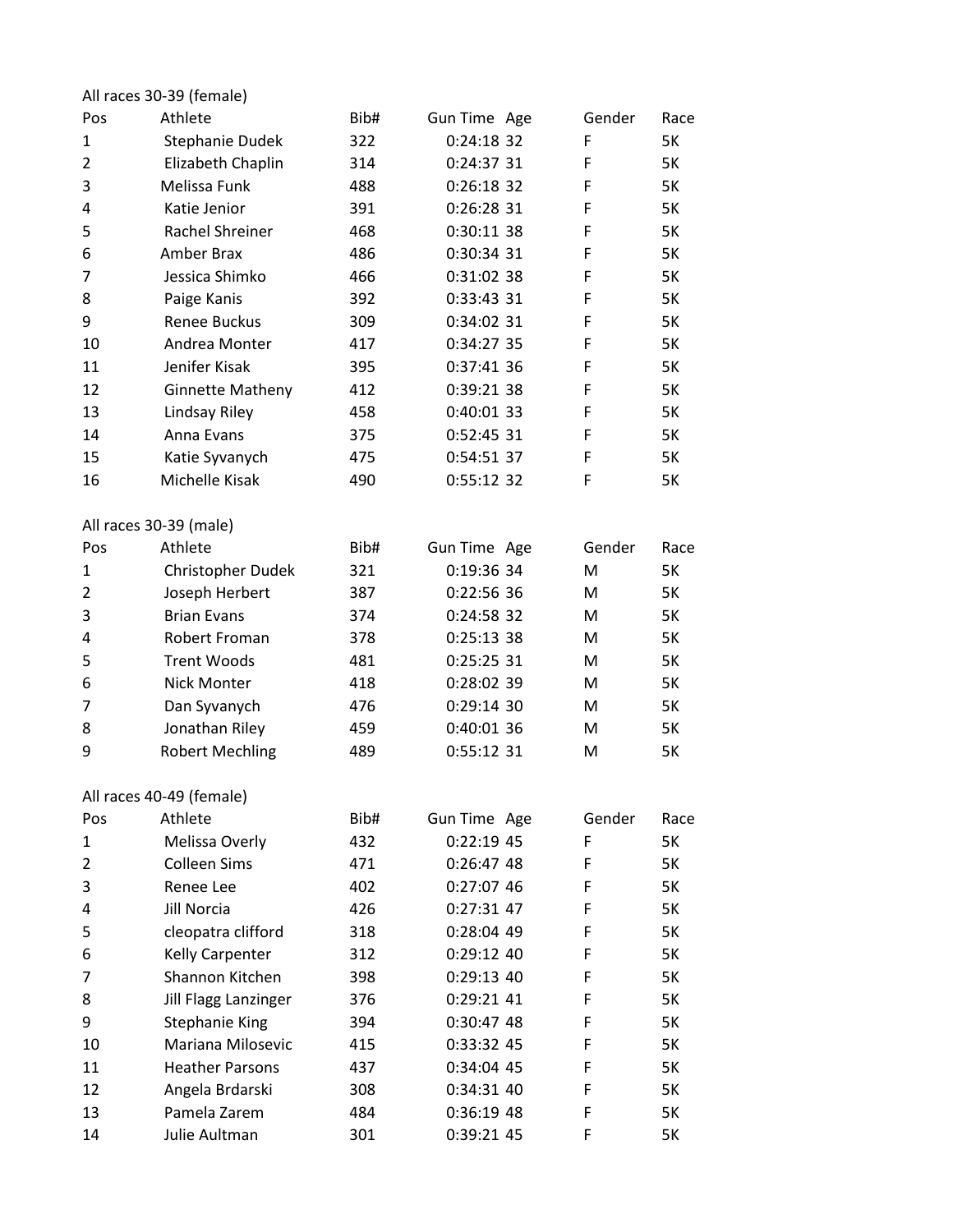| -15 | <b>Sherry Neubert</b> | 423 | 0:46:25.49   | 5К |
|-----|-----------------------|-----|--------------|----|
| -16 | Christina Balliet     | 304 | $0:52:48$ 40 | 5К |
| 17  | Nicole Morris         | 421 | $0:54:51$ 43 | 5К |

All races 40-49 (male)

| Pos            | Athlete                   | Bib# | Gun Time Age | Gender | Race      |
|----------------|---------------------------|------|--------------|--------|-----------|
| $\mathbf{1}$   | Nick Billock              | 497  | 0:21:50 48   | M      | 5K        |
| $\overline{2}$ | <b>Andrew Mesaros</b>     | 413  | 0:22:45 46   | M      | 5K        |
| 3              | Jason Reikowsky           | 457  | 0:24:07 43   | M      | 5K        |
| 4              | Kris Engstrom             | 324  | $0:24:45$ 48 | M      | 5K        |
| 5              | Nicholas Balliet          | 303  | 0:24:51 43   | M      | 5K        |
| 6              | <b>Scott Carrick</b>      | 496  | 0:25:04 48   | M      | 5K        |
| 7              | Brian Jachim              | 390  | 0:25:15 44   | M      | 5K        |
| 8              | <b>Aaron Morris</b>       | 420  | 0:26:40 42   | M      | 5K        |
| 9              | Douglas Milosevic         | 414  | 0:27:54 47   | M      | 5K        |
| 10             | Brian Trochowski          | 477  | 0:29:04 45   | M      | 5K        |
| 11             | <b>Tom Phillips</b>       | 440  | 0:31:43 42   | M      | 5K        |
| 12             | <b>Brian Gray</b>         | 383  | 0:33:08 45   | M      | 5K        |
| 13             | Alex Shreiner             | 469  | 0:45:57 41   | M      | 5K        |
| 14             | <b>Gregory Balliet II</b> | 305  | 0:53:26 45   | M      | 5K        |
|                | All races 50-59 (female)  |      |              |        |           |
| Pos            | Athlete                   | Bib# | Gun Time Age | Gender | Race      |
| $\mathbf{1}$   | Patricia Poling           | 441  | 0:26:23 52   | F      | 5K        |
| $\overline{2}$ | Jennifer Bailey           | 302  | 0:29:56 57   | F      | 5K        |
| 3              | Ann Starkey               | 473  | 0:31:30 56   | F      | <b>5K</b> |
| 4              | Dawn Greenwell            | 384  | 0:35:02 54   | F      | 5K        |
| 5              | Maria Neugebauer          | 425  | 0:51:42 57   | F      | 5K        |
| 6              | Nora Garono               | 380  | 0:51:43 57   | F      | 5K        |
|                | All races 50-59 (male)    |      |              |        |           |
| Pos            | Athlete                   | Bib# | Gun Time Age | Gender | Race      |
| $\mathbf{1}$   | Scott Orlando             | 431  | 0:22:32 51   | M      | 5K        |
| $\overline{2}$ | <b>Neal Manning</b>       | 408  | 0:22:58 57   | М      | 5K        |
| 3              | Jim Wigginton             | 480  | 0:23:25 53   | M      | 5K        |
| 4              | Jason Chitwood            | 315  | 0:23:35 50   | M      | <b>5K</b> |
| 5              | <b>Robert Poling</b>      | 442  | 0:24:59 53   | M      | 5K        |
| 6              | Mick Snider               | 472  | 0:26:05 58   | M      | 5K        |
| 7              | Joseph Kelly              | 491  | 0:28:27 53   | M      | 5K        |
| 8              | Craig Eick                | 323  | 0:30:32 59   | M      | 5K        |
| 9              | Dale Harrigle             | 386  | 0:31:36 51   | M      | 5K        |
| 10             | <b>Gerard Neugebauer</b>  | 424  | 0:32:10 56   | M      | 5K        |
|                | All races 60-69 (female)  |      |              |        |           |
| Pos            | Athlete                   | Bib# | Gun Time Age | Gender | Race      |
| 1              | <b>Tess Shimko</b>        | 467  | 0:31:02 60   | F      | 5K        |
| 2              | Kathy Kriebel             | 400  | 0:31:08 64   | F      | 5K        |